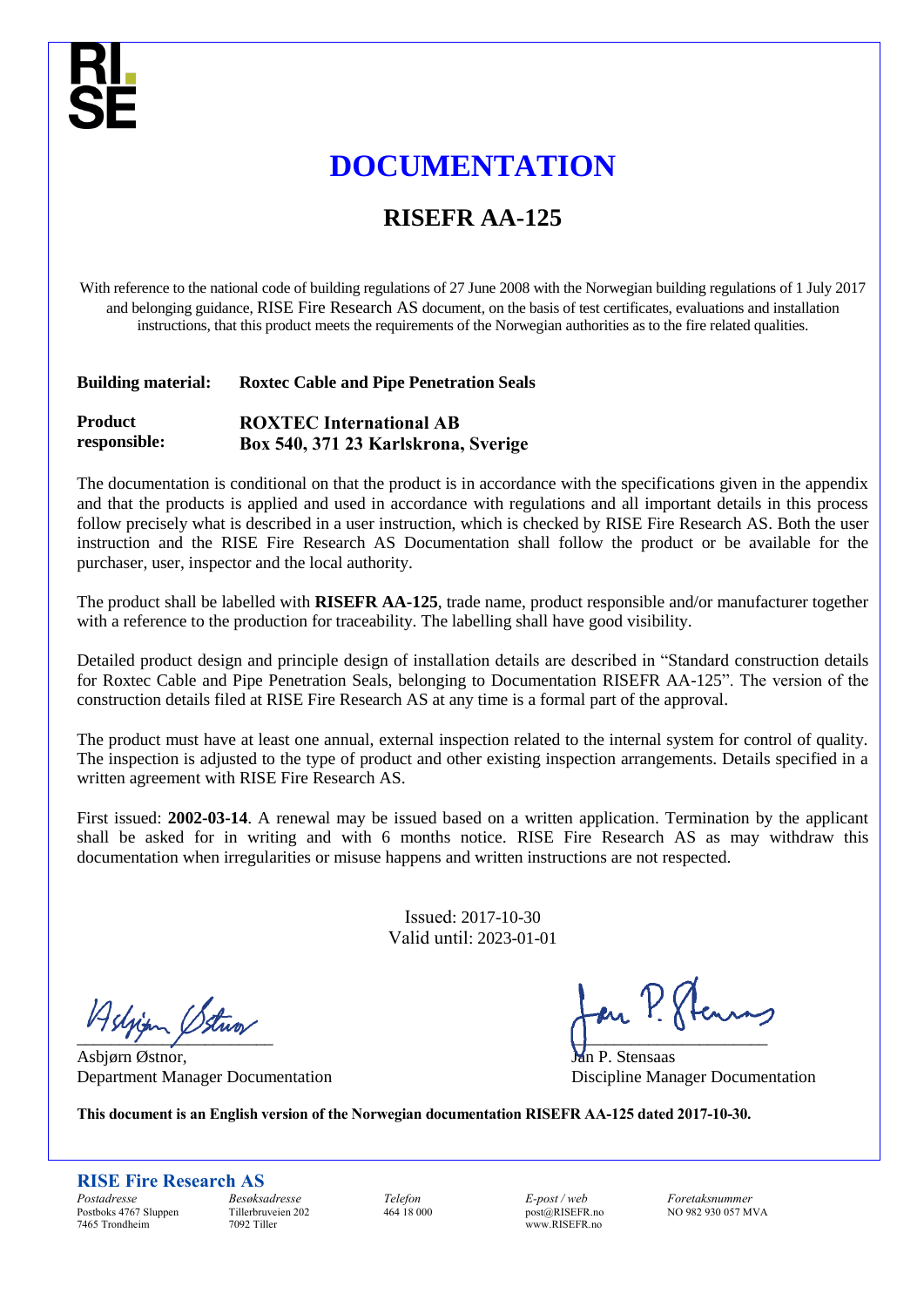## **Appendix 1 to Documentation RISEFR AA-125 av 2017-10-30.**

### **1. Owner of the Documentation**

ROXTEC International AB Box 540, 371 23 Karlskrona, SWEDEN, www.roxtec.com

#### **2. Manufacturer**

ROXTEC International AB, www.roxtec.com

#### **3. Product Description**

#### *Cables*

Rectangular G- and B-frames are adjusted into the edge of a masonry wall or floor and filled with modules of synthetic rubber. Circular R-frames pressed into moulded or core drilled apertures or bolted sleeves with flange and filled with blocks of synthetic rubber. The thickness of the blocks is 60 mm and is adapted to the number and type of cables that are required in the penetration. (See fig. 1).

Components: Rectangular/circular frame and blocks in different sizes.

#### *Pipes*

One-sided installed RS PPS/S- and R penetration system for PVC- and metal pipes in walls. Roxtec RS PPS/S is a circular penetration system for penetration of PVC-pipes. Roxtec R has a circular expansion frame med quadratic shaped seal assembly for metallic pipes. The penetration system makes it possible to install adjacent to existing pipes.

Components: Rectangular/circular frame and circular tube (RS PPS/S-system) and rectangular blocks (R-system).

#### **4. Fields of Application**

Typical range of use for Roxtec Cable and Pipe Penetration Seals are penetration seals for cables and plastic/metallic pipes in fire partitions. Roxtec Cable and Pipe Penetration Seals can be used in situations where it is required a corresponding fire resistance of class 'EI' according to TEK (The Norwegian building regulations).

### **5. Properties**

Table 1 shows the fire resistance of penetration seals of cables in wall/floors of concrete of thickness  $\geq 150$ mm. Table 2 shows the fire resistance to penetration seals of pipes in flexible and concrete walls with a thickness  $\geq$  95 mm. The fire resistance is predicted by means of fire tests as given in item 7.







Roxtec B-frame Roxtec G-frame





Roxtec RS PPS/S frame Roxtec R frame Fig.1

Examples of use of Roxtec Cable and Pipe Penetration Seals.

#### **6. Special Conditions for Use and Installation**

Roxtec Cable and Pipe Penetration Seals shall be installed according to installation details shown in "Standard Construction Details for Roxtec Cable and Pipe Penetration Seals belonging to RISE Fire Research AS documentation RISEFR AA-125".

#### **7. Basis for the Documentation**

This documentation is based on the properties that are documented in the following reports:

- Test report: 71765/A dated 1997-11-03 and 67744 dated 1996-11-19 from Warrington Fire Research og R10046 dated 1990-09-26 from SP The Swedish Research Institute, according to ISO 834, BS 476 and prEN 1366-3.
- Test report: P705521 dated 2008-04-21, according to NS-EN 1366-3:2004, from SP Swedish Research Institute.

*Postadresse* Postboks 4767 Sluppen 7465 Trondheim

*Besøksadresse* Tillerbruveien 202 7092 Tiller

*Telefon* 464 18 000 *E-post / web* post@RISEFR.no www.RISEFR.no

*Foretaksnummer* NO 982 930 057 MVA